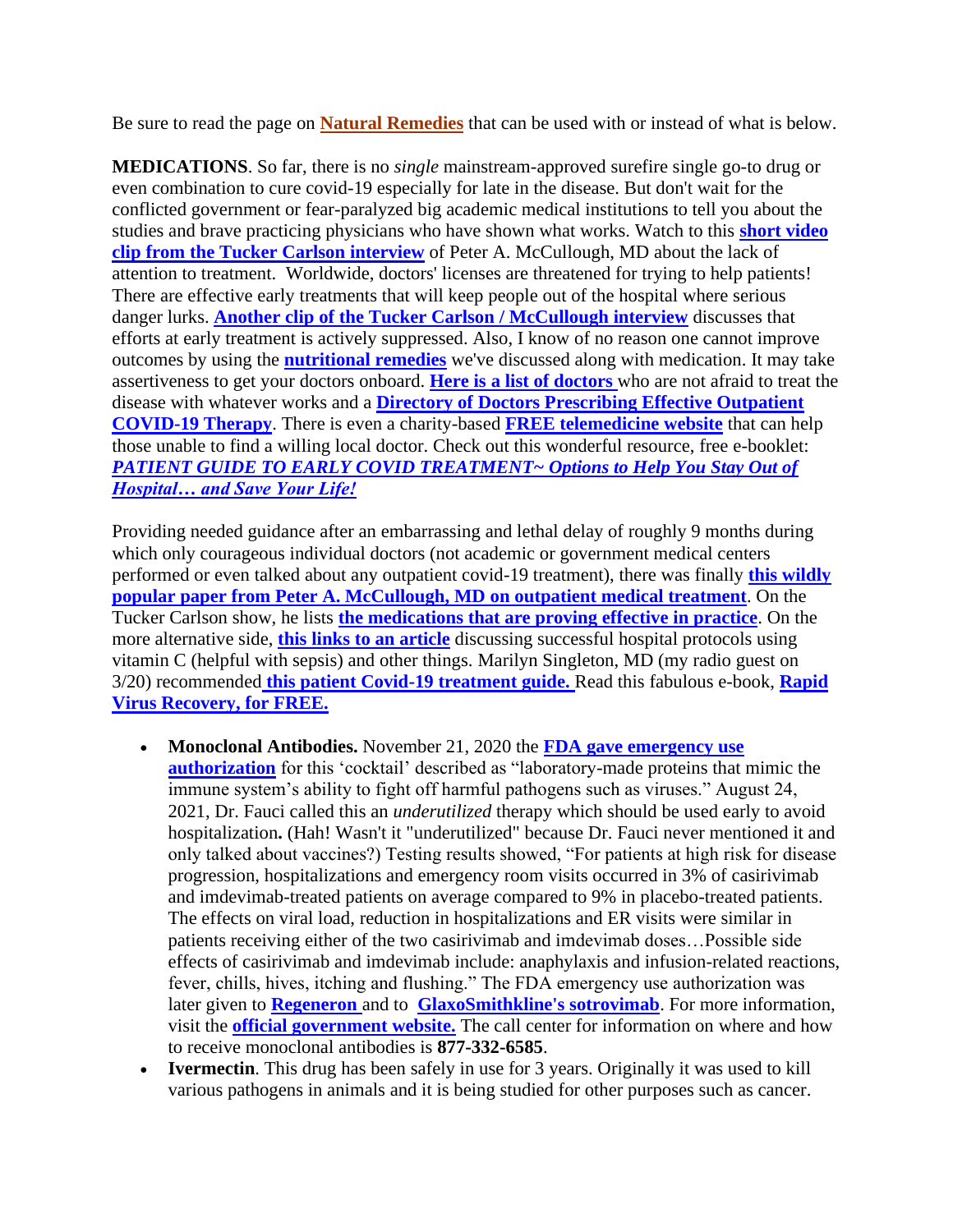But there is **[some compelling evidence for covid-19](https://rebelem.com/covid-19-update-ivermectin/)** and a ton of anecdotal evidence. It is not expensive and works early and late in the infection. This **[links to a review of](https://covid19criticalcare.com/wp-content/uploads/2020/11/FLCCC-Ivermectin-in-the-prophylaxis-and-treatment-of-COVID-19.pdf)  [support](https://covid19criticalcare.com/wp-content/uploads/2020/11/FLCCC-Ivermectin-in-the-prophylaxis-and-treatment-of-COVID-19.pdf)** for it You might share **[this paper](https://pubmed.ncbi.nlm.nih.gov/32559771/)** with your doctor**.** It discusses the protocol. (Not an easy lay read) It is a shame that the government and media have chosen to ridicule this life-saving medication because it also happens to be sold in farms stores for livestock use.

- **Hydroxychloroquine**. The drug most people have heard of is hydroxychloroquine (HCQ) because it became a media highlighted political football. It was the target of a deliberate and aggressive *disinformation* campaign in spite of the fact that hundreds of studies showed its value. **[This website](https://c19study.com/)** lists shockingly large number positive results. The government had already stockpiled this drug because it was useful against Sars-cov-1 which is very similar to the current coronavirus, Sars-cov-2. Based on worldwide experience, it seems clear that HQ is very helpful if used *early in the disease* and especially in combination with zinc and the antibiotic azithromycin. (One action of HCQ is getting zinc into cells where it limits viral multiplication. That means it is an *"ionophore"* like the natural substance *quercetin*.) It is FDA approved for another use, has a long history of safe use, is inexpensive, and widely available. HCQ has been poopooed by the media perhaps mainly because President Trump mentioned it. Simone Gold, MD discusses this medication in this **[provocative video](https://www.bitchute.com/video/2m2PRBUXdU74/)**.
- **Remdesivir.** *(Not usually an outpatient treatment)* This is the first drug approved by the FDA for the treatment of COVID-19 in hospitalized adults and hospitalized pediatric patients at least 12 years of age. Remdesivir, also known as Veklury®, is in a class of treatments called antivirals. It works by stopping SARS-CoV-2 from spreading in the body. **[A randomized placebo controlled study](https://www.nejm.org/doi/full/10.1056/NEJMoa2007764)** [of](https://www.nejm.org/doi/full/10.1056/NEJMoa2007764) 1062 patients showed that the drug improved recovery from 15 days to 10 and reduced deaths from 11.9% to 6.7%. (The drug is extremely expensive and must be given intravenously usually only in the hospital. Maybe not the best first line of defense.) (Antibodies are what the immune system creates to target pathogens. Whatever natural steps you take to improve immune function (e.g. vitamin D, vitamin C, zinc and aloe vera may have the effect of increasing antibodies. Another natural remedy, nebulizing hydrogen peroxide is also antiviral.)
- **Convalescent Plasma**. This is from blood donations from recovered patients and is *hoped* to provide antibodies to fight the disease. However, it is still experimental because we don't know how long the protection is active and if there are potential side effects. Read what the **[Mayo Clinic advises.](https://www.mayoclinic.org/tests-procedures/convalescent-plasma-therapy/about/pac-20486440?mc_id=google&campaign=10379200728&geo=9026802&kw=%2Bcovid%20%2Bplasma&ad=444183766706&network=g&sitetarget=&adgroup=102350354599&extension=&target=kwd-894049575574&matchtype=b&device=c&account=7470347919&placementsite=enterprise&gclid=CjwKCAiAirb_BRBNEiwALHlnD1LgquZOKoQhPykLSUjJ5CQPabf94GaVyHVJlh71V3ODVmBDvTCRExoCrxsQAvD_BwE)**
- **Dexamethasone**. This is a corticosteroid designed to reduce inflammation. An excess of immune system internally-generated inflammation can be a cause of severe viral disease symptoms. **[A review of 17 studies showed that steroids reduced mortality](https://jamanetwork.com/journals/jama/fullarticle/2770279)** among severely ill covid-19 patients because they reduce runaway inflammation. See **inhaled budesonide** below. Steroid drugs increase the risk of developing a fungal infection that can complicate matters. Note, in the natural remedies document, read about using hydrogen peroxide in a nebulizer. (Effective, safe and no prescription needed.) Many nutritional supplements also reduce inflammation: Vitamin D, resveratrol, magnesium, garlic, zinc, aloe vera.
- **Inhaled steroid, budesonide.** This quote is from a **[Fortune magazine article:](https://fortune.com/2020/07/24/budesonide-coronavirus-covid-richard-bartlett/) "**Richard Bartlett, MD made waves in **[a July 2 interview](https://www.youtube.com/watch?v=eDSDdwN2Xcg&feature=youtu.be)** that already has racked up 4.1 million views online. In the interview, Bartlett, who has practiced medicine for 28 years and was